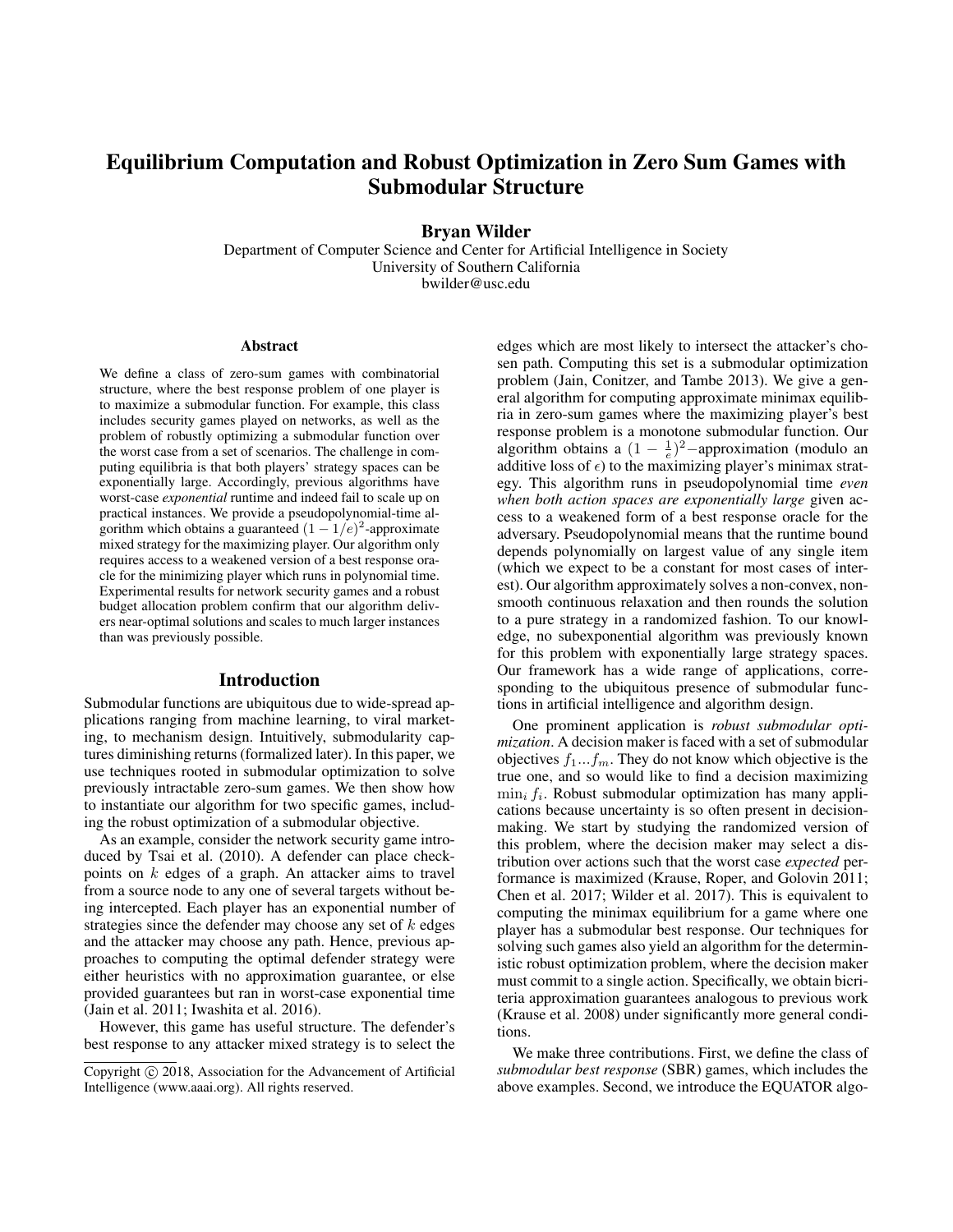rithm to compute approximate equilibrium strategies for the maximizing player. Third, we give example applications of our framework to problems with no previously known approximation algorithms. We start out by showing that network security games (Tsai et al. 2010) can be approximately solved using EQUATOR. We then introduce and solve the robust version of a classical submodular optimization problem: robust maximization of a coverage function (which includes well-known applications such as budget allocation and sensor placement). Finally, we experimentally validate our approach for network security games and robust budget allocation. We find that EQUATOR produces near-optimal solutions and easily scales to instances that are too large for previous algorithms to handle.

All proofs can be found in the full version of the paper (Wilder 2017), which also makes two further contributions. First, we extend our techniques to obtain bicriteria guarantees for deterministic robust submodular optimization. Second, we show that when a stronger form of best response oracle is available for the adversary, EQUATOR's approximation guarantee can be improved to  $(1 - 1/e)$ .

## Problem description

**Formulation:** Let X be a set of items with  $|X| = n$ . A function  $f: 2^X \to R$  is submodular if for any  $A \subseteq B$  and  $i \in X \setminus B$ ,  $f(A \cup \{i\}) - f(A) \ge f(B \cup \{i\}) - f(B)$ . We restrict our attention to functions that are *monotone*, i.e.,  $f(A \cup \{i\}) - f(A) \geq 0$  for all  $i \in X, A \subset X$ . Without loss of generality, we assume that  $f(\emptyset) = 0$  and hence  $f(S) \geq$  $0 \forall S$ . Let  $\mathcal{F} = \{f_1...f_m\}$  be a finite set of submodular functions on the ground set  $X$ .  $m$  may be exponentially large. Let  $\Delta(S)$  denote the set of probability distributions over the elements of any set S. Oftentimes, we will work with independent distributions over  $X$ , which can be fully specified by a vector  $x \in R_+^n$ .  $x_i$  gives the marginal probability that item *i* is chosen. Denote by  $p_x^I$  the independent distribution with marginals  $x$ . Let  $\mathcal I$  be a collection of subsets of  $X$ . For instance, we could have  $\mathcal{I} = \{S \subseteq X : |S| \leq k\}$ . We would like to find a minimax equilibrium of the game where the maximizing player's pure strategies are the subsets in  $\mathcal{I}$ , and the minimizing player's pure strategies are the functions in F. The payoff to the strategies  $S \in \mathcal{I}$  and  $f_i \in \mathcal{F}$  is  $f_i(S)$ . We call a game in this form a *submodular best response* (SBR) game. For the maximizing player, computing the minimax equilibrium is equivalent to solving

$$
\max_{p \in \Delta(\mathcal{I})} \min_{f \in \mathcal{F}} \mathop{\mathbb{E}}_{S \sim p} [f(S)] \tag{1}
$$

where  $S \sim p$  denotes that S is distributed according to p. Example: network security games. To make the setting more concrete, we now introduce one of our example domains, the network security game of Tsai et al. (2010). There is a graph  $G = (V, E)$ . There is a source vertex s (which may be a supersource connected to multiple real sources) and a set of targets  $T$ . An attacker wishes to traverse the network starting from the source and attack a target. Each target  $t_i$  has a value  $\tau_i$ . The attacker picks a  $s - t_i$  path for some  $t_i \in T$ . The defender attempts to catch the attacker by protecting edges of the network. The defender may select any k edges, and the attacker is caught if any of these edges lies on the chosen path. We use the normalized utilities defined by Jain et al. (2013), which give the defender utility  $\tau_i > 0$  if an attack on  $t_i$  is intercepted and 0 if the attack succeeds. Thus, each path P from s to  $t_j$  for the attacker induces an objective function  $f_P$  for the defender: for any set of edges  $S$ ,  $f_P(S) = \tau_j$  if  $S \cap P \neq \emptyset$ , otherwise  $f_P(S) = 0$ .  $f_P$  is easily seen to be submodular (Jain, Conitzer, and Tambe 2013). Hence, we have a SBR game with  $\mathcal{I} = \{ S \subseteq E : |S| \le k \}$ and  $\mathcal{F} = \{f_P : P \text{ is a path from } s \text{ to } T\}.$ 

Allowable pure strategy sets: Our running example is when the pure strategies  $\mathcal I$  of the maximizing player are all size k subsets:  $\mathcal{I} = \{ S \subseteq X : |S| \le k \}$ . In general, our algorithm works when  $\mathcal I$  is any matroid; this example is called the *uniform* matroid. We refer to Korte and Vygen (2012) for more details on matroids. Here, we just note that matroids are a class of well-behaved constraint structures which are of great interest in combinatorial optimization. A useful fact is that any linear objective can be exactly optimized over a matroid by the greedy algorithm. For instance, consider the above uniform matroid. If each element  $j$  has a weight  $w_j$ , the highest weighted set of size k is obtained simply by taking the  $k$  items with highest individual weights. Let  $k = \max_{S \in \mathcal{I}} |S|$  be the size of the largest pure strategy. E.g., in network security games  $k$  is the number of defender resources. In general,  $k$  is the rank of the matroid.

We now introduce some notation for the continuous extension of the problem. Let  $\mathbf{1}_S$  be the indicator vector of the set  $S$  (i.e., an *n*-dimensional vector with 1 in the entries of elements that are in  $S$  and 0 elsewhere). Let  $P$  be the convex hull of  $\{1_S : S \in \mathcal{I}\}\$ . Note that  $\mathcal P$  is a polytope.

Best response oracles: A best response oracle for one player is a subroutine which computes the pure strategy with highest expected utility against a mixed strategy for the other player. We assume that an oracle is available for the minimzing player. However, we require only a weaker oracle, which we call an *best response to independent distributions oracle* (BRI). A BRI oracle is only required to compute a best response to mixed strategies which are independent distributions, represented as the marginal probability that each item in X appears. Given a vector  $x \in R_+^n$ , where  $x_i$  is the probability that element  $i \in X$  is chosen, a BRI oracle computes  $\arg \min_{f_i \in \mathcal{F}} \mathbb{E}_{S \sim p_{\bm{x}}^I}[f_i(S)]$ . We use  $S \sim \bm{x}$  to denote that  $S$ is drawn from the independent distribution with marginals  $x$ . As we will see later, sometimes a BRI oracle is readily available even when the full best response is NP-hard.

Robust optimization setting: One prominent application of SBR games is robust submodular optimization. Robust optimization models decision making under uncertainty by specifying that the objective is not known exactly. Instead, it lies within an uncertainty set  $U$  which represents the possibilities that are consistent with our prior information. Our aim is to perform well in the worst case over all objectives in  $U$ . We can view this as a zero sum game, where the decision maker chooses a distribution over actions and nature adversarially chooses the true objective from  $U$ . A great deal of recent work has been devoted to the setting of randomized actions, both because randomization can improve worst-case expected utility (Delage, Kuhn, and Wiesemann 2016), and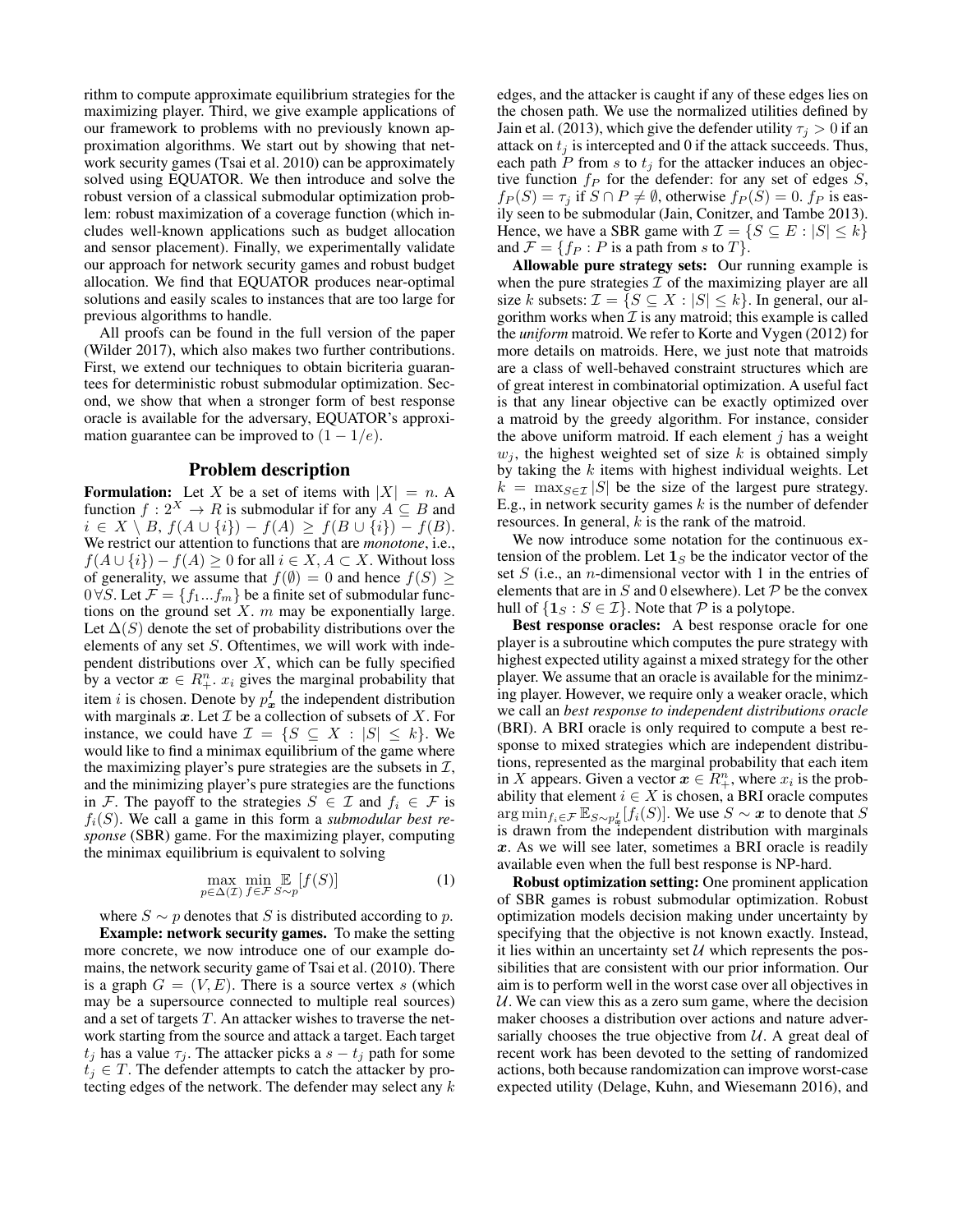because the randomized version often has much better computational properties (Krause, Roper, and Golovin 2011; Orlin, Schulz, and Udwani 2016). Randomized decisions also naturally fit a problem setting where the decision maker will take several actions and wants to maximize their total reward. Any single action might perform badly in the worst case; drawing the actions from a distribution allows the decision maker to hedge their bets and perform better overall.

#### Previous work

We discuss related work in two areas. First, solving zerosum games with exponentially large strategy sets. Efficient algorithms are known only for limited special cases. One approach is to represent the strategies in a lower dimensional space (the space of marginals). We elaborate more below since our algorithm uses this approach. For now, we just note that previous work (Ahmadinejad et al. 2016; Xu 2016; Chan et al. 2016) requires that the payoffs be *linear* in the lower dimensional space. Linearity is a very restrictive assumption; ours is the first algorithm which extends the marginal-based approach to general submodular functions. This requires entirely different techniques.

In practice, large zero sum games are often solved via the *double oracle* algorithm (McMahan, Gordon, and Blum 2003; Bosansky et al. 2014; Halvorson, Conitzer, and Parr 2009). Double oracle starts with each player restricted to only a small number of pure strategies and repeatedly adds a new strategy for each player until an equilibrium is reached. The new strategies are chosen to be each player's best response to the other's current mixed strategy. This technique is appealing when equilibria have sparse support, and so only a few iterations are needed. However, it is easy to give examples where *every* pure strategy lies in the support of the equilibrium, so double oracle will require exponential runtime. Our algorithm runs in guaranteed polynomial time.

Second, we give more background on robust submodular optimization. Krause et al. (2008) introduced the problem of maximizing the minimum of submodular functions, which corresponds to Problem 1 with the maximizing player restricted to pure strategies. They show that the problem is inapproximable unless  $P = NP$ . They then relax the problem by allowing the algorithm to exceed the budget constraint (a bicriteria guarantee). Our primary focus is on the *randomized* setting, where the algorithm respects the budget constraint but chooses a distribution over actions instead of a pure strategy. This randomized variant was studied by Wilder et al. (2017) for the special case of influence maximization. Krause et al. (2011) and Chen et al. (2017) studied general submodular functions using very similar techniques: both iterate dynamics where the adversary plays a no-regret learning algorithm and the decision maker plays a greedy best response. This algorithm maintains a variable for every function in  $F$  and so is only computationally tractable when  $F$  is small. By contrast, we deal with the setting where  $F$ is exponentially large. However, we lose an extra factor of  $(1 - 1/e)$  in the approximation ratio.

In the full version of the paper, we extend our algorithm to obtain bicriteria guarantees for the deterministic problem (where we select a single feasible set). Our guarantees apply under significantly more general conditions than those of Krause et al. (2008): our algorithm generalizes from cardinality constraints to arbitrary matroid constraints and only needs BRI oracle access to  $\mathcal F$  instead of explicitly enumerating the objectives. The size of the set returned scales as  $\log |\mathcal{F}|$ , which is the optimal dependence on  $|\mathcal{F}|$  under complexity-theoretic assumptions (Krause et al. 2008). However, the size also depends on a precision parameter  $\epsilon$ .

## Preliminaries

We now introduce techniques our algorithm builds on.

**Multilinear extension:** We can view a set function  $f$  as being defined on the vertices of the hypercube  $\{0, 1\}^n$ . Each vertex is the indicator vector of a set. A useful paradigm for submodular optimization is to extend  $f$  to a continuous function over  $[0, 1]^n$  which agrees with f at the vertices. The *multilinear extension* F is defined as

$$
F(\boldsymbol{x}) = \sum_{S \subseteq X} f(S) \prod_{j \in S} x_j \prod_{j \notin S} 1 - x_j.
$$

Equivalently,  $F(\mathbf{x}) = \mathbb{E}_{S \sim \mathbf{x}}[f(S)]$ . That is,  $F(\mathbf{x})$  is the expected value of  $f$  on sets drawn from the independent distribution with marginals  $x$ .  $F$  can be evaluated using random sampling (Calinescu et al. 2011) or in closed form for special cases (Iyer, Jegelka, and Bilmes 2014). Note that for any set S and its indicator vector  $\mathbf{1}_S$ ,  $F(\mathbf{1}_S) = f(S)$ . One crucial property of F is *up-concavity* (Calinescu et al. 2011). That is, F is concave along any direction  $u \succeq 0$  (where  $\succeq$ denotes element-wise comparison). Formally, a function  $F$ is *up-concave* if for any x and any  $u > 0$ ,  $F(x + \xi u)$  is concave as a function of  $\xi$ .

Correlation gap: A useful property of submodular functions is that little is lost by optimizing only over independent distributions. Agrawal et al. (2010) introduced the concept of the correlation gap, which is the maximum ratio between the expectation of a function over an independent distribution and its expectation over a (potentially correlated) distribution with the same marginals. Let  $D(x)$  be the set of distributions with marginals x. The correlation gap  $\kappa(f)$  of a function  $f$  is defined as

$$
\kappa(f) = \max_{\mathbf{x} \in [0,1]^n} \max_{p \in D(\mathbf{x})} \frac{\mathbb{E}_{S \sim p}[f(S)]}{\mathbb{E}_{S \sim p_{\mathbf{x}}^I}[f(S)]}.
$$

For any submodular function  $\kappa \leq \frac{e}{e-1}$ . This says that, up to a loss of a factor  $1 - 1/e$ , we can restrict ourselves to independent distributions when solving Problem 1.

Swap rounding: Swap rounding is an algorithm developed by Chekuri et al. (2010) to round a fractional point in a matroid polytope to an integral point. We will use swap rounding to convert the fractional point obtained from the continuous optimization problem to a distribution over pure strategies. Swap rounding takes as input a representation of a point  $x \in \mathcal{P}$  as a convex combination of pure strategies. It then merges these sets together in a randomized fashion until only one remains. For *any* submodular function f and its multilinear extension  $F$ , the random set  $R$  satisfies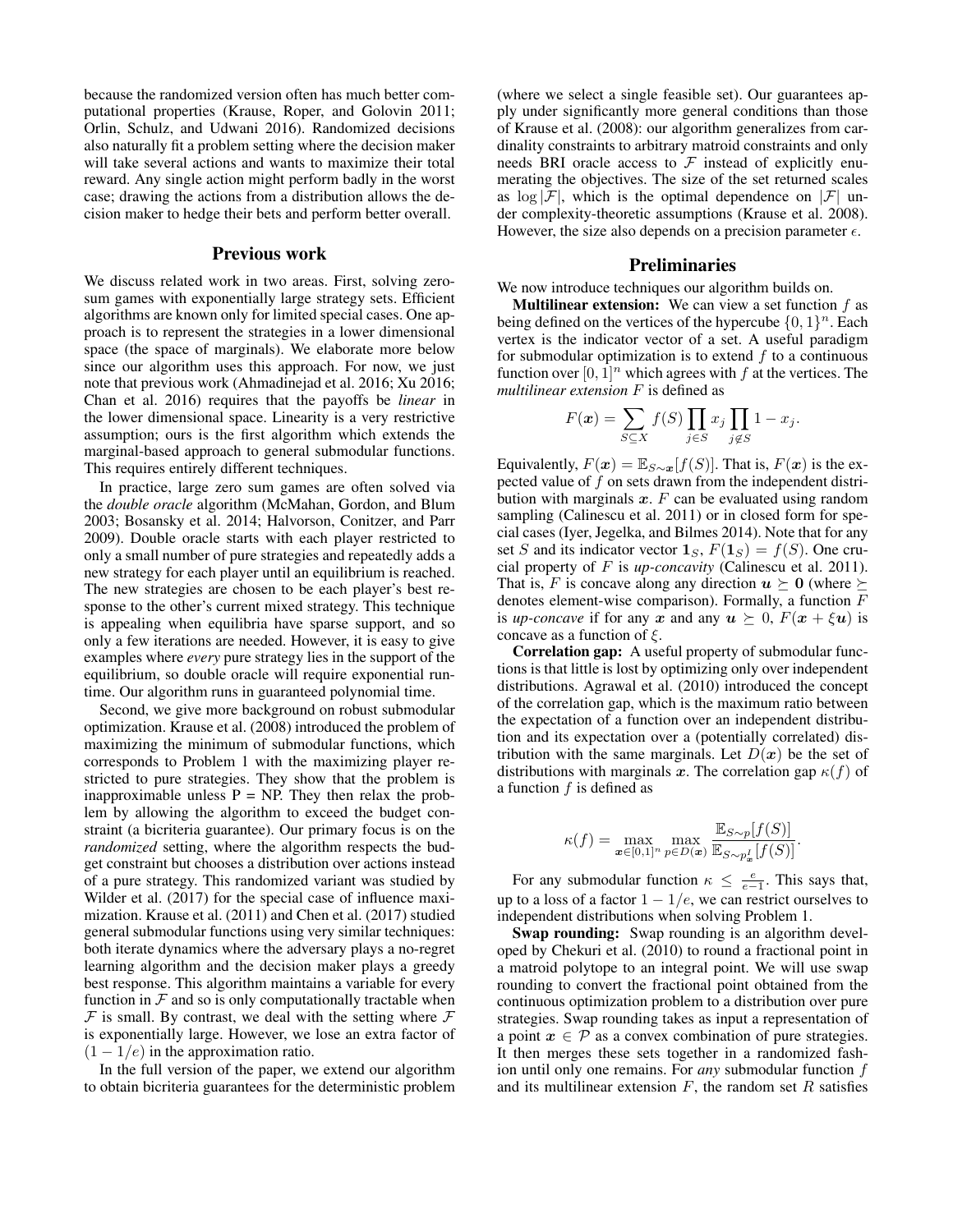$\mathbb{E}[f(R)] > F(\mathbf{x})$ . I.e., swap rounding only increases the value of any submodular function in expectation.

# Algorithm for SBR games

In this section, we introduce the EQUATOR (*EQUilibrium via stochAsTic frank-wOlfe and Rounding*) algorithm for computing approximate equilibrium strategies for the maximizing player in SBR games. Since the pure strategy sets can be exponentially large, it is unclear what it even means to compute an equilibrium: representing a mixed strategy may require exponential space. Our solution to this dilemma is to show how to efficiently *sample* pure strategies from an approximate equilibrium mixed strategy. This suffices for the maximizing player to implement their strategy. Alternatively, we can build an approximate mixed strategy with sparse support by drawing a polynomial number of samples and outputing the uniform distribution over the samples. In order to generate these samples, EQUATOR first solves a continuous optimization problem, which we now describe.

The marginal space: A common meta-strategy for solving games with exponentially large strategy sets is to work in the lower-dimensional space of *marginals*. I.e., we keep track of only the marginal probability that each element in the ground set is chosen. To illustrate this, let  $p$  be a distribution over the pure strategies  $\mathcal{I}$ , and  $x \in \mathcal{P}$  denote a vector giving the marginal probability of selecting each element of X in a set drawn according to p. Note that x is *n*-dimensional while p could have dimension up to  $2^n$ . Previous work has used marginals for linear objectives. A linear function with weights w satisfies  $\mathbb{E}_{S \sim p} \left[ \sum_{j \in S} w_j \right] =$  $\sum_{j=1}^{n} w_j \text{Pr}[j \in S] = \sum_{j=1}^{n} w_j x_j$ , so keeping track of only the marginal probabilities  $x$  is sufficient for exact optimization. However, submodular functions do not in general satisfy this property: the utilities will depend on the full distribution  $p$ , not just the marginals  $x$ . We will treat a given marginal vector  $x$  as representing an independent distribution where each j is present with probability  $x_i$  (i.e., x compactly represents the full distribution  $p_x^I$ ). The expected value of  $x$  under any submodular function is exactly given by its multilinear extension, which is a continuous function.

**Continuous extension:** Let  $G = \min_i F_i$  be the pointwise minimum of the multilinear extensions of the functions in F. Note that for any marginal x,  $G(x)$  is exactly the objective value of  $p_x^I$  for Problem 1. Hence, optimizing G over all  $x \in \mathcal{P}$  is equivalent to solving Problem 1 restricted to independent distributions. Via the correlation gap, this restriction only loses a factor  $(1 - 1/e)$ : if the optimal full distribution is  $p_{OPT}$ , then the independent distribution with the same marginals as  $p_{OPT}$  has at least  $(1 - 1/e)$  of of  $p_{OPT}$ 's value under any submodular function. Previous algorithms (Calinescu et al. 2011; Bian et al. 2017) for optimizing up-concave functions like  $G$  do not apply because  $G$  is nonsmooth (see below). We introduce a novel Stochastic Frank-Wolfe algorithm which smooths the objective with random noise. Its runtime does not depend directly on  $|\mathcal{F}|$  at all; it only uses BRI calls.

Rounding: Once we have solved the continuous problem, we need a way of mapping the resulting marginal vector  $x$ 

# Algorithm 1 EQUATOR( $BRI, FO, LO, u, c, K, r$ )

1:  $x^0 \leftarrow u \mathbf{1}$ 2: //Stochastic Frank-Wolfe algorithm 3: for  $\ell = 1...K$  do 4: **for**  $t = 1...c$  **do** 5: Draw  $z \sim \mu(u)$ 6:  $F_t \leftarrow \text{BRI}(x^{\ell-1} + z)$ 7:  $\tilde{\nabla}_t^{\ell} \leftarrow FO(F_t, \boldsymbol{x}^{\ell-1} + \boldsymbol{z})$ 8: end for 9:  $\tilde{\nabla}^{\ell} \leftarrow \frac{1}{c} \sum_{t=1}^{m} \tilde{\nabla}_{t}^{\ell}$ 10:  $\boldsymbol{v}^{\ell} \leftarrow \text{LO}(\tilde{\nabla}^{\ell})$  $11:$  $\frac{\ell}{K} \leftarrow \boldsymbol{x}^{\ell-1} + \frac{1}{K} \boldsymbol{v}^{\ell}$ 12: end for 13:  $x_{final} \leftarrow x^K - u$ 1 14: //Sample from equilibrium mixed strategy 15: Return r samples of SwapRound $(x_{final})$ 

to a distribution over the pure strategies  $\mathcal{I}$ . Notice that if we simply sample items independently according to  $x$ , we might end up with an invalid set. For instance, in the uniform matroid which requires  $|S| \leq k$ , an independent draw could result in more than k items even if  $\sum_i x_i \leq k$ . Hence, we sample pure strategies by running the swap rounding algorithm on  $x$ . In order to implement the maximizing player's equilibrium strategy, it suffices to simply draw a sample whenever a decision is required. If a full description of the mixed strategy is desired, we show that it is sufficient to draw  $\Theta\left(\frac{1}{\epsilon^3}(\log |\mathcal{F}| + \log \frac{1}{\delta})\right)$  independent samples via swap rounding and return the uniform distribution over the sampled pure strategies.

#### Solving the continuous problem

The linchpin of our algorithmic strategy is solving the optimization problem  $\max_{\mathbf{x} \in \mathcal{P}} G(\mathbf{x})$ . In this section, we provide the ingredients to do so.

Properties of G: We set the stage with four important properties of  $G$ . First, while  $G$  is not in general concave, it is *up-concave*:

**Lemma 1.** If  $F_1...F_m$  are up-concave functions, then  $G =$  $\min_i F_i$  is up-concave as well.

Up-concavity of  $G$  is the crucial property that enables efficient optimization.

Second,  $G$  is Lipschitz. Specifically, let  $M$  $\max_{i,j} f_i({j})$  be the maximum value of any single item. It can be shown that  $||\nabla F_i||_{\infty} \leq M$   $\forall i$  since (intuitively), the gradient of  $F_i$  is related to the marginal gain of items under  $f_i$ . From this we derive

#### **Lemma 2.** *G* is *M*-Lipschitz in the  $\ell_1$  norm.

Third,  $G$  is not smooth. For instance, it is not even differentiable at points where the minimizing function is not unique. This complicates the problem of optimizing  $G$  and renders earlier algorithms inapplicable.

Fourth, at any point  $x$  where the minimizing function  $F_i$  is unique,  $\nabla G(x) = \nabla F_i(x)$ . Hence, we can compute  $\nabla G(x)$ by calling the BRI to find  $F_i$ , and then computing  $\nabla F_i(\boldsymbol{x})$ .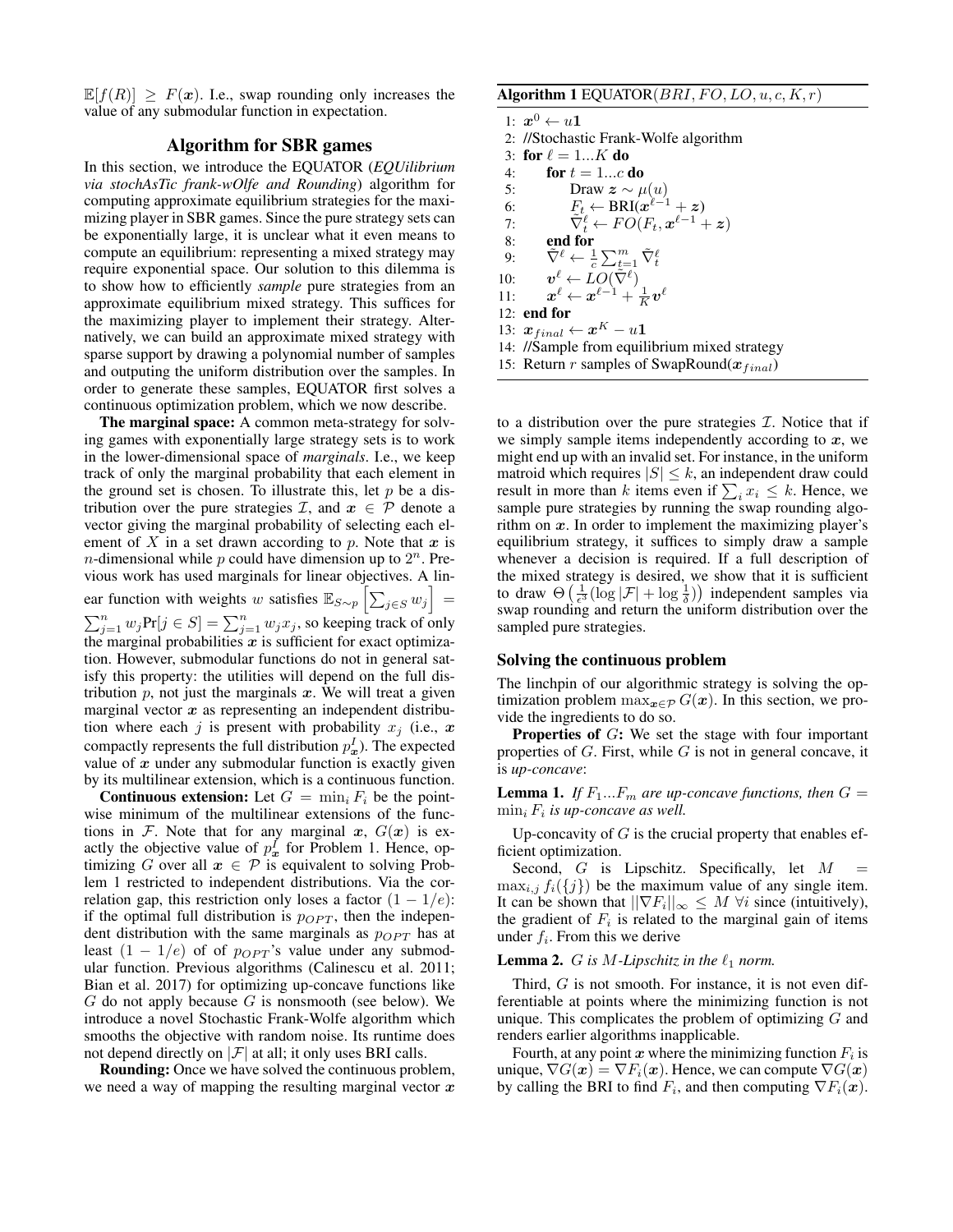In general,  $\nabla F_i(x)$  can be computed by random sampling (Calinescu et al. 2011), and closed forms are known for particular cases (Iyer, Jegelka, and Bilmes 2014).

Randomized smoothing: We will solve the continuous problem  $\max_{\mathbf{x} \in \mathcal{P}} G(\mathbf{x})$ . Known strategies for optimizing up-concave functions (Bian et al. 2017) rely crucially on G being smooth. Specifically,  $\nabla G$  must be Lipschitz continuous. Unfortunately, G is not even differentiable everywhere. Even between two points  $x$  and  $y$  where  $G$  is differentiable,  $\nabla G(x)$  and  $\nabla G(y)$  can be arbitrarily far apart if  $\arg \min_i F_i(\boldsymbol{x}) \neq \arg \min_i F_i(\boldsymbol{y})$ . No previous work addresses nonsmooth optimization of an up-concave function.

To resolve this issue, we use a carefully calibrated amount of random noise to smooth the objective. Let  $\mu(u)$  be the uniform distribution over the  $\ell_{\infty}$  ball of radius u. We define the smoothed objective  $G_{\mu}(\mathbf{x}) = \mathbb{E}_{\mathbf{z} \sim \mu(u)} [G(\mathbf{x} + \mathbf{z})]$ which averages over the region around  $x$ . This (and similar) techniques have been studied in the context of convex optimization (Duchi, Bartlett, and Wainwright 2012). We show that  $G_{\mu}$  is a good smooth approximator of G.

**Lemma 3.**  $G_{\mu}$  *has the following properties:* 

- $G_{\mu}$  *is up-concave.*
- $\bullet$   $|G_{\mu}(\boldsymbol{x}) G(\boldsymbol{x})| \leq \frac{M n u}{2}$   $\forall \boldsymbol{x}$ .
- $G_{\mu}$  *is differentiable, with*  $\nabla G_{\mu}(x) = \mathbb{E}[\nabla G(x+z)].$
- $\nabla G_{\mu}$  is  $\frac{M}{\mu}$ -Lipschitz continuous in the  $\ell_1$  norm.

Hence, we can use  $G_{\mu}$  as a better-behaved proxy for G since it is both smooth and close to  $G$  everywhere in the domain. The main challenge is that  $G_{\mu}$  and its gradients are not available in closed form. Accordingly, we randomly sample values of the perturbation  $z$  and average over the value of  $G$ (or its gradient) at these sampled points.

#### Stochastic Frank-Wolfe algorithm (SFW)

We propose the SFW algorithm (Algorithm 1) to optimize  $G_{\mu}$ . SFW generates a series of feasible points  $x^0...x^K$ , where  $K$  is the number of iterations. Each point is generated from the last via two steps. First, SFW estimates the gradient of  $G_{\mu}$ . Second, it takes a step towards the point in  $P$  which is furthest in the direction of the gradient. To carry out these steps, SFW requires three oracles. First, a linear optimization oracle  $LO$  which, given an objective  $w$ , returns arg max $v \in \mathcal{P}$  w<sup> $\mid v$ </sup>. In the context of our problem, LO outputs the indicator vector of the set  $S \in \mathcal{I}$  which maximizes the linear objective  $w$ . S can be efficiently found via the greedy algorithm. The other two oracles concern gradient evaluation. One is the BRI oracle discussed earlier. The other is a stochastic first-order oracle  $FO$  which, for any function  $F_i$  and point x, returns an unbiased estimate of  $\nabla F_i(\boldsymbol{x})$ .

The algorithm starts at  $x^0 = 0$ . At each iteration  $\ell$ , it averages over  $c$  calls to  $FO$  to compute a stochastic approximation  $\tilde{\nabla}^{\ell}$  to  $\nabla G_{\mu}(\boldsymbol{x}^{\ell-1})$  (Lines 4-9). For each call, it draws a random perturbation  $z \sim \mu(u)$  and uses the BRI to find the minimizing  $F$  at  $x^{\ell-1} + z$ . It then queries  $FO$  for an estimate of  $\nabla F(x^{\ell-1}+z)$ . Lastly, it takes a step in the direction of  $v^{\ell} = LO(\tilde{\nabla}^{\ell})$  by setting  $x^{\ell} = x^{\ell-1} + \frac{1}{K}v^{\ell}$  (Lines 10-11). Since  $x^{\ell}$  at each iteration is a combination of vertices of

 $P$ , the output is guaranteed to be feasible. The intuition for why the algorithm succeeds is that it only moves along nonnegative directions (since  $v^{\ell}$  is always nonnegative). This is in contrast to gradient-based algorithms for *concave* optimization, which move in the (possibly negative) direction  $v^{\ell} - x^{\ell}$ . As an up-concave function,  $G_{\mu}$  is concave along all nonnegative directions. By moving only in such directions we inherit enough of the nice properties of concave optimization to obtain a  $(1 - 1/e)$  – approximation.

A small technical detail is that adding random noise  $z$ could result in negative values, for which the multilinear extension is not defined. To circumvent this, we start the algorithm at  $x^0 = u1$  (i.e., with small positive values in every entry) and then return  $x_{final} = x^{K} - u \mathbf{1}$  (Line 13).

#### Theoretical bounds

Let  $T_1$  be the runtime of the linear optimization oracle and  $T_2$  be the runtime of the first-order oracle. We prove the following guarantee for SFW:

**Theorem 1.** *For any*  $\epsilon, \delta > 0$ *, there are parameter settings*  $\mathit{such that}$  SFW finds a solution  $\bm{x}^K$  satisfying  $G(\bm{x}^K) \geq (1-\lambda)$  $\frac{1}{e}$ )*OPT* –  $\epsilon$  with probability at least 1 –  $\delta$ . Its runtime is  $\tilde{\mathcal{O}}\left(T_1 \frac{M^2 k^2 n}{\epsilon^2} + T_2 \frac{k^4 M^4 n}{\epsilon^4} \log \frac{1}{\delta}\right)$ <sup>1</sup>.

We remark that  $T_1$  is small since linear optimization over  $P$  can be carried out by a greedy algorithm. For instance, the runtime is  $T_1 = \mathcal{O}(n \log n)$  for the uniform matroid, which covers many applications.  $T_2$  is typically dominated by the runtime of the BRI since it is known how to efficiently compute the gradient of a submodular function (Calinescu et al. 2011; Iyer, Jegelka, and Bilmes 2014).

Based on this result, we show the following guarantee on a single randomly sampled set that EQUATOR returns after applying swap rounding to the marginal vector  $x_{final}$ .

**Theorem 2.** With  $r = 1$ , EQUATOR outputs a set  $S \in \mathcal{I}$  $\textit{such that} \min_i \mathbb{E}[f_i(S)] \geq (\overline{1} - \frac{1}{e})^2 OPT - \epsilon \text{ with probability }$ *at least*  $1 - \delta$ *. Its time complexity is the same as SFW.* 

*Proof.* Suppose that  $p_{OPT}$  is the distribution achieving the optimal value for Problem 1. Let  $x^*$  be the optimizer for the problem  $\max_{\bm{x} \in \mathcal{P}} G(\bm{x})$ . That is,  $\bm{x}^*$  can be interpreted as the marginals of the independent distribution which maximizes  $\min_i \mathbb{E}_{S \sim p_{\bm{x}^*}^I}[f_i(S)]$ . With slight abuse of notation, let  $p_{OPT}^I$ be the independent distribution with the same marginals as  $p_{OPT}$ . By applying the correlation gap to each  $f_i \in \mathcal{F}$  and taking the min, we have

$$
\min_{f_i \in \mathcal{F}} \mathop{\mathbb{E}}_{S \sim p_{OPT}} [f_i(S)] \le \frac{e}{e-1} \min_{f_i \in \mathcal{F}} \mathop{\mathbb{E}}_{S \sim p_{OPT}^f} [f_i(S)].
$$

By definition of  $x^*$ ,  $G(x^*) \ge \min_{f_i \in \mathcal{F}} \mathbb{E}_{S \sim p_{OPT}^I}[f_i(S)].$ Hence,  $G(\mathbf{x}^*) \geq (1 - 1/e) \min_i \mathbb{E}_{S \sim p_{\mathbf{x}^*}^I} [f_i(S)] = (1 1/e)$ OPT. Via Theorem 1, the marginal vector x that our algorithm finds satisfies  $G(\mathbf{x}) \geq (1 - \frac{1}{e})G(\mathbf{x}^*) - \epsilon \geq (1 - \frac{1}{e})G(\mathbf{x}^*)$  $\frac{1}{e}$ )<sup>2</sup>OPT –  $\epsilon$ . Lastly, Chekuri et al. (2010) show that swap rounding outputs an independent set S satisfying  $\mathbb{E}[f_i(S)] \ge$  $F_i(S)$  for any  $f_i \in \mathcal{F}$ , which completes the proof.

<sup>&</sup>lt;sup>1</sup>The  $\tilde{\mathcal{O}}$  notation hides logarithmic terms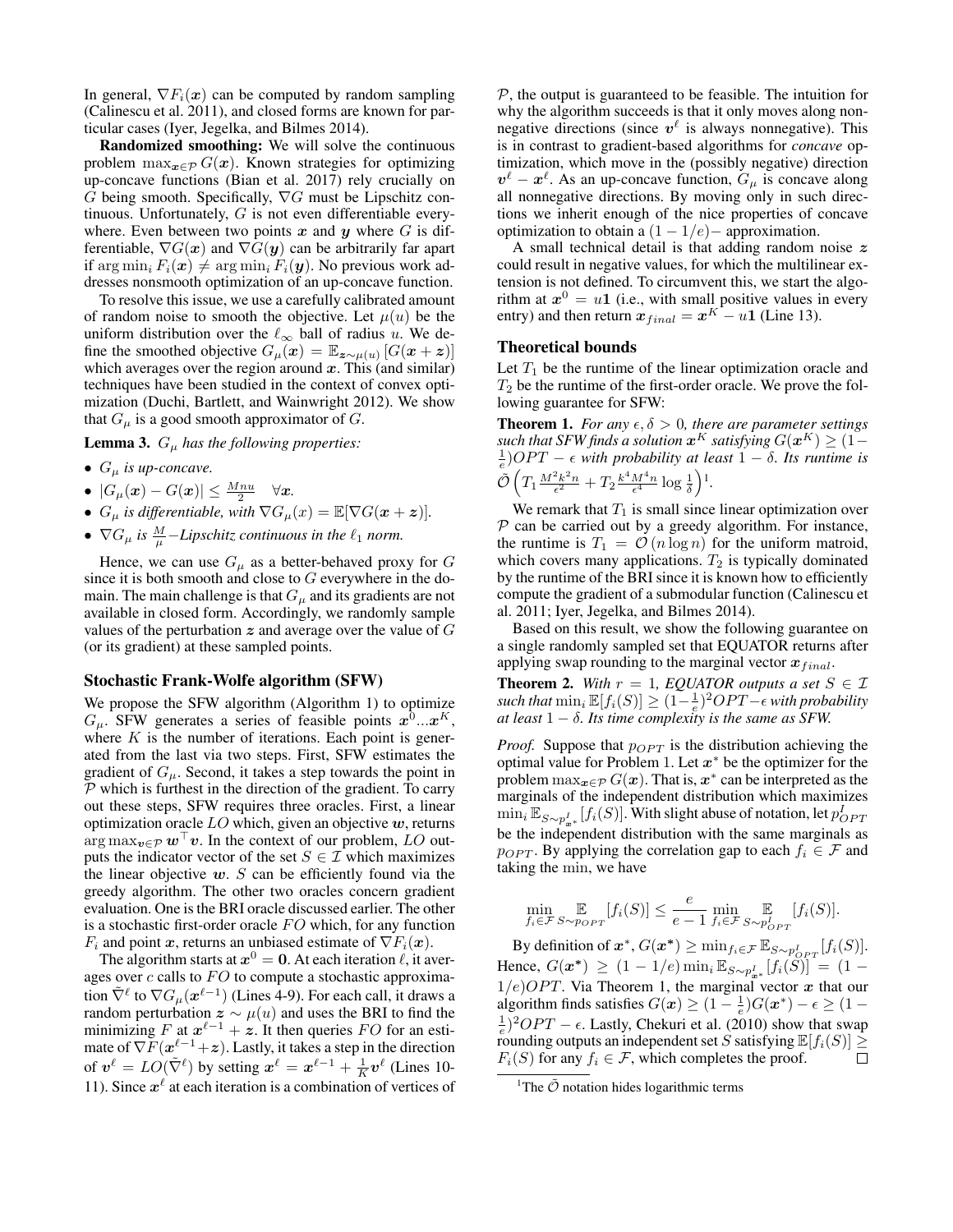This guarantee is sufficient if we just want to implement the maximizing player's strategy by sampling an action. We also prove that if a full description of the maximizing player's mixed strategy is desired, drawing a small number of independent samples via swap rounding suffices:

**Theorem 3.** *Draw*  $r = O\left(\frac{1}{\epsilon^3}\left(\log |\mathcal{F}| + \log \frac{1}{\delta}\right)\right)$  *samples using independent runs of randomized swap rounding. The uniform distribution on these samples is a*  $(1 - \frac{1}{e})^2 - \epsilon$ *approximate equilibrium strategy for the maximizing player* with probability at least  $1 - \delta$ . The runtime is  $\mathcal{O}\left(\frac{rk^2M^2n}{\epsilon}\right)$ .

## Applications

We now give several examples of domains that our algorithm can be applied to. In each of these cases, we obtain the first guaranteed polynomial time constant-factor approximation algorithm for the problem. The key part of both applications is developing a BRI (the first order oracle is easily obtained in closed form via straightforward calculus).

Network security games: Earlier, we formulated network security games in the SBR framework. All we need to solve it using EQUATOR is a BRI oracle. The full attacker best response problem is known to be NP-hard (Jain et al. 2011). However, it turns out the best response to an *independent* distribution is easily computed. Index the set of paths and let  $P_i$  be the *i*th path, ending at a target with value  $\tau_i$ . Let  $P(t_j)$  be the set of all paths from the (super)source s to  $t_j$ . Let  $f_i$  be the corresponding submodular objective. Given a defender mixed strategy  $x$ , the attacker best response problem is to find  $\min_i \mathbb{E}_{S \sim \boldsymbol{x}}[f_i(S)]$ . We can rewrite this as

$$
\min_{i} \mathop{\mathbb{E}}_{S \sim \mathbf{x}} [f_i(S)] = \min_{i} \mathop{\mathbb{E}}_{S \sim \mathbf{x}} [\tau_i \mathbf{1}[S \cap P_i \neq \emptyset]]
$$

$$
= \min_{t_j \in T} \tau_j \min_{P \in P(t_j)} \mathop{\mathbb{E}}_{S \sim \mathbf{x}} [\mathbf{1}[S \cap P \neq \emptyset]]
$$

$$
= \min_{t_j \in T} \tau_j \min_{P \in P(t_j)} 1 - \prod_{e \in P} [1 - x_e]
$$

We can now solve a separate problem for each target  $t_i$ and then take the one with lowest value. For each  $t_i$ , we solve a shortest path problem. We aim to find a  $s - t_j$  path which maximizes the product of the the weights  $1 - x_e$ on each edge. Taking logarithms, this is equivalent to finding the path which minimizes  $-\sum_{e \in P} \log(1 - x_e)$  $\sum_{e \in P} \log \frac{1}{1-x_e}$ . This is a shortest path problem in which each edge has nonnegative weight  $\log \frac{1}{1-x_e}$ , and so can be solved via Dijkstra's algorithm. With the attacker BRI in hand, applying EQUATOR yields the first subexponentialtime algorithm for network security games.

Robust coverage and budget allocation: Many widespread applications of submodular functions concern coverage functions. A coverage function takes the following form. There a set of items U, and each  $j \in U$  has a weight  $w_j$ . The algorithm can choose from a ground set  $X = \{a_1...a_n\}$  of actions. Each action  $a_i$  covers a set  $A_i \subseteq U$ . The value of any set of actions is the total value of the items that those actions cover:  $f(S) = \sum_{j \in \bigcup_{i \in S} A_i} w_j$ . We can also consider probabilistic extensions where action

 $a_i$  covers each  $j \in A_i$  independently with probability  $p_{ij}$ . This framework includes budget allocation, sensor placement, facility location, and many other common submodular optimization problems. Here we consider a *robust coverage* problem where the weights w are unknown. For concreteness, we focus on the budget allocation problem, but all of our logic applies to general coverage functions.

Budget allocation models an advertiser's choice of how to divide a finite budget  $B$  between a set of advertising channels. Each channel is a vertex on the left hand side L of a bipartite graph. The right hand  $R$  consists of customers. Each customer  $v \in R$  has a value  $w_v$  which is the advertiser's expected profit from reaching  $v$ . The advertiser allocates their budget in integer amounts among L. Let  $y(s)$  denote the amount of budget allocated to channel  $s \in L$ . The advertiser solves the problem

$$
\max_{\boldsymbol{y}:||\boldsymbol{y}||_1\leq B} f_{\boldsymbol{w}}(\boldsymbol{y}) = \sum_{v\in R} w_v \left[1 - \prod_{s\in L} (1 - p_{sv})^{y(s)}\right]
$$

where  $p_{sv}$  is the probability that one unit of advertising on channel  $s$  will reach customer  $v$ . This a probabilistic coverage problem where the action set X contains  $B$  copies<sup>2</sup> of each  $s \in L$  and the feasible decisions  $\mathcal I$  are all size  $B$ subsets of  $X$ . Choosing  $b$  copies of node  $s$  corresponds to setting  $y(s) = b$ . Budget allocation has been the subject of a great deal of recent research (Alon, Gamzu, and Tennenholtz 2012; Soma et al. 2014; Miyauchi et al. 2015).

In the robust optimization problem, the profits  $w$  are not exactly known. Instead, they belong to a polyhedral uncertainty set  $U$ . This is very realistic: while an advertiser may be able to estimate the profit for each customer from past data, they are unlikely to know the true value for any particular campaign. We remark that Staib and Jegelka (2017) also considered a robust budget allocation problem, but their problem has uncertainty on the probabilities  $p_{st}$ , not the profits  $w$ . Further, they consider a continuous problem without the complication of rounding to discrete solutions.

As an example uncertainty set, consider the D-norm uncertain set, which is common in robust optimization (Bertsimas, Pachamanova, and Sim 2004; Staib and Jegelka 2017). The uncertainty set is defined around a point estimate  $\hat{w}$  as

$$
\mathcal{U}_{\gamma}^{\hat{\bm{w}}} = \{ \bm{w} : \exists \bm{c} \in [0,1]^{|R|}, w_i = (1-c_i)\hat{w}_i, \ ||\bm{c}||_1 \leq \gamma \}.
$$

This can be thought of as allowing an adversary to scale down each entry of  $\hat{w}$  with a total budget of  $\gamma$ . In our case,  $\hat{w}$  is the advertiser's best estimate from past data, and they would like to perform well for all scenarios within  $\mathcal{U}_{\gamma}^{\hat{\bm{w}}}$ . defines the advertiser's tolerance for risk. The problem we want to solve is  $\max_{p \in \Delta(\mathcal{I})} \min_{\bm{w} \in \mathcal{U}^{\hat{\bm{w}}}_{\bm{\gamma}}} \mathbb{E}_{\bm{y} \sim p}[f_{\bm{w}}(\bm{y})],$  which we recognize as an instance of Problem 1. For any fixed distribution  $p$ , we have by linearity of expectation

$$
\mathop{\mathbb{E}}_{\boldsymbol{y}\sim p}[f_{\boldsymbol{w}}(\boldsymbol{y})] = \sum_{v\in R} w_v \mathop{\mathbb{E}}_{\boldsymbol{y}\sim p} \left[1 - \prod_{s\in L} (1 - p_{sv})^{y(s)}\right].
$$

<sup>&</sup>lt;sup>2</sup>We use this formulation for simplicity, but it is possible to use only log B copies of each node (Ene and Nguyen 2016).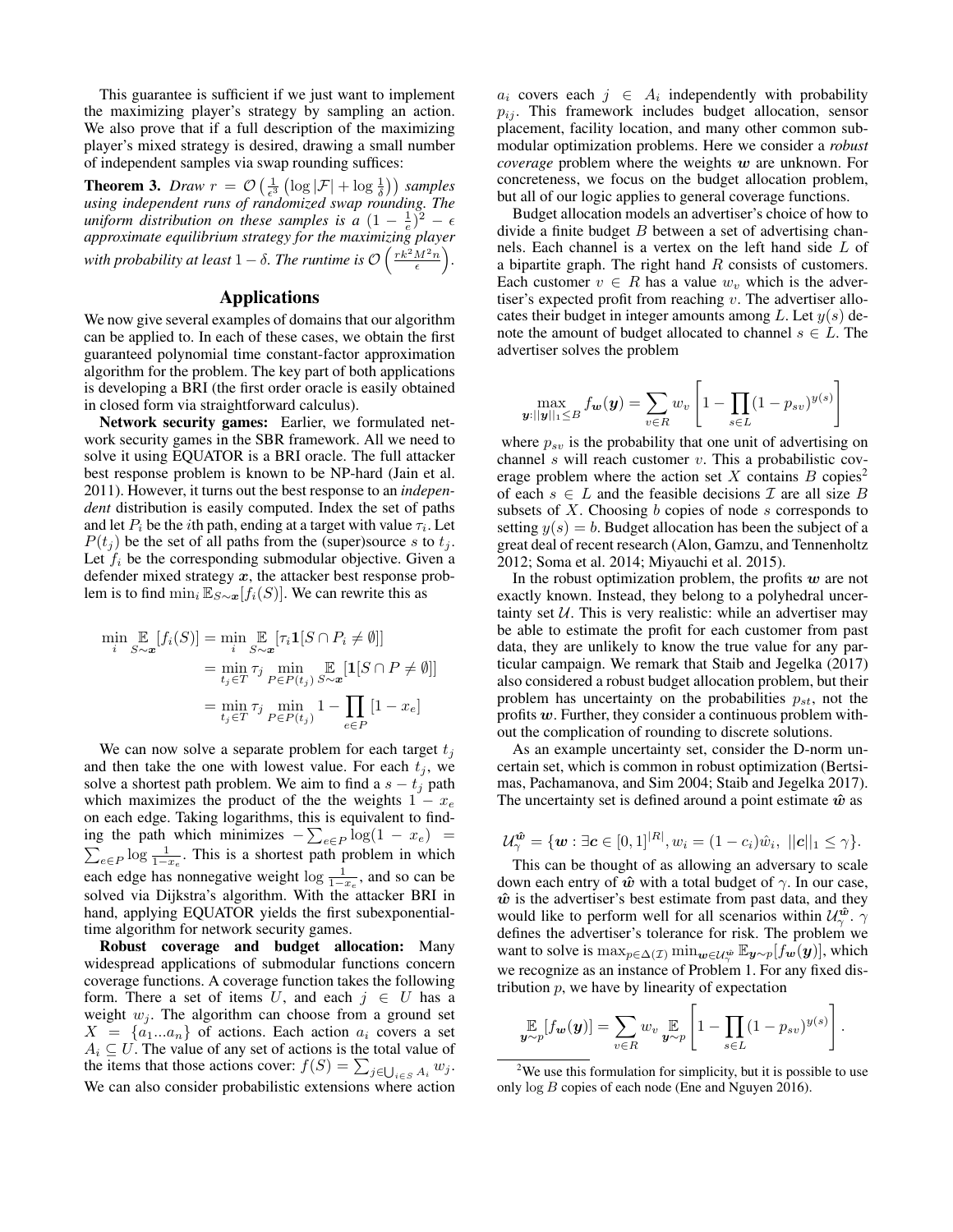

Figure 2: Experimental results for budget allocation.

Note that the inner expectation (which is the total probability that each  $v \in R$  is reached) is constant with respect to  $w$ . Hence, the adversary's best response problem of computing  $\min_{\mathbf{w}\in\mathcal{U}} \mathbb{E}_{\mathbf{y}\sim p}[f_{\mathbf{w}}(\mathbf{y})]$  is a linear program and can be easily solved. We remark that the coefficients of this LP (the inner expectation in the above sum) can easily be computed exactly for any independent distribution. Further, since any LP has an optimal solution among the vertices of  $\mathcal{U}_{\gamma}^{\hat{\boldsymbol{\omega}}}$ , we can without loss of generality restrict the adversary's pure strategies to a finite (though exponentially large) number.

## Experiments

We now show experimental results from applying EQUA-TOR to two different domains.

Network security games: We first study the network security game defined above. We compare EQUATOR to the SNARES algorithm (Jain, Conitzer, and Tambe 2013) which is the current state of the art algorithm with guaranteed solution quality. SNARES uses a double oracle approach to find a *globally* optimal solution. However, it incorporates several domain-specific heuristics which substantially improve its runtime over a standard implementation of double oracle. We note that Iwashita et al. (2016) proposed a newer double-oracle style algorithm which first preprocesses the graph to remove unnecessary edges. We do not compare to this approach because the preprocessing step can be applied equally well to either EQUATOR or double oracle. We use random geometric graphs, which are commonly used to assess algorithms for this domain due to their similarity to real world road networks (Jain, Conitzer, and Tambe 2013; Iwashita et al. 2016). As in Jain et al. (2013), we use density  $d = 0.1$  with the value of each target drawn uniformly at random in  $[0, 100]$ . We set k to be one percent of the number of edges. Each data point averages over 30 random instances. EQUATOR was run with  $K = 100$ ,  $c = 60$ ,  $u = 0.1$ .

Figure 1 shows the results. Figures 1(a) and 1(b) vary the network size  $n$  with three randomly chosen source and target nodes. Figure 1(a) plots utility (i.e., how much loss is averted by the defender's allocation) as a function of  $n$ . Error bars show one standard deviation. We see that EQUA-TOR obtains utility within 6% of SNARES, which computes a global optimum. Figure 1(b) shows runtime (on a logarithmic scale) as a function of  $n$ . SNARES was terminated after 10 hours for graphs with 250 nodes, while EQUATOR easily scales to 1000 nodes. Next, Figures 1(c) and 1(d) show results as the number of sources and targets grows. As expected, utility decreases with more sources/targets since the number of resources is constant and it becomes harder to defend the network. EQUATOR obtains utility within 4% of SNARES. However, SNARES was terminated after 10 hours for just 5 source/targets, while EQUATOR runs in under 25 seconds with 20 source/targets.

Robust budget allocation: We compare three algorithms for robust budget allocation. First, EQUATOR. Second, double oracle. We use the greedy algorithm for the defender's best response (which is a  $(1-1/e)$ -approximation) since the exact best response is intractable. For the adversary's best response, we use the linear program discussed in the section on robust coverage. Third, we compare to "greedy", which greedily optimizes the advertiser's return under the point estimate  $\hat{w}$ . Greedy was implemented with lazy evaluation (Minoux 1978) which greatly improves its runtime at no cost to solution value. We generated random bipartite graphs with  $|L| = |R| = n$  where each potential edge is present with probability 0.2 and for each edge  $(u, v)$ ,  $p_{u,v}$  is draw uniformly in [0, 0.2].  $\hat{w}$  was randomly generated with each coordinate uniform in [0.5, 1.5]. Our uncertainty set is the D-norm set around  $\hat{\boldsymbol{w}}$  with  $\gamma = \frac{1}{2}n$ , representing a substantial degree of uncertainty. The budget was  $B = 5 + 0.01 \cdot n$ since the problem is hardest when  $B$  is small relative to  $n$ . EQUATOR was run with  $K = 20$ ,  $c = 10$ ,  $u = 0.1$ .

Figure 2 shows the results. Each point averages over 30 random problem instances (error bars would be hidden under the markers). Figure  $2(a)$  plots the profit obtained by each algorithm when the true  $w$  is chosen as the worst case